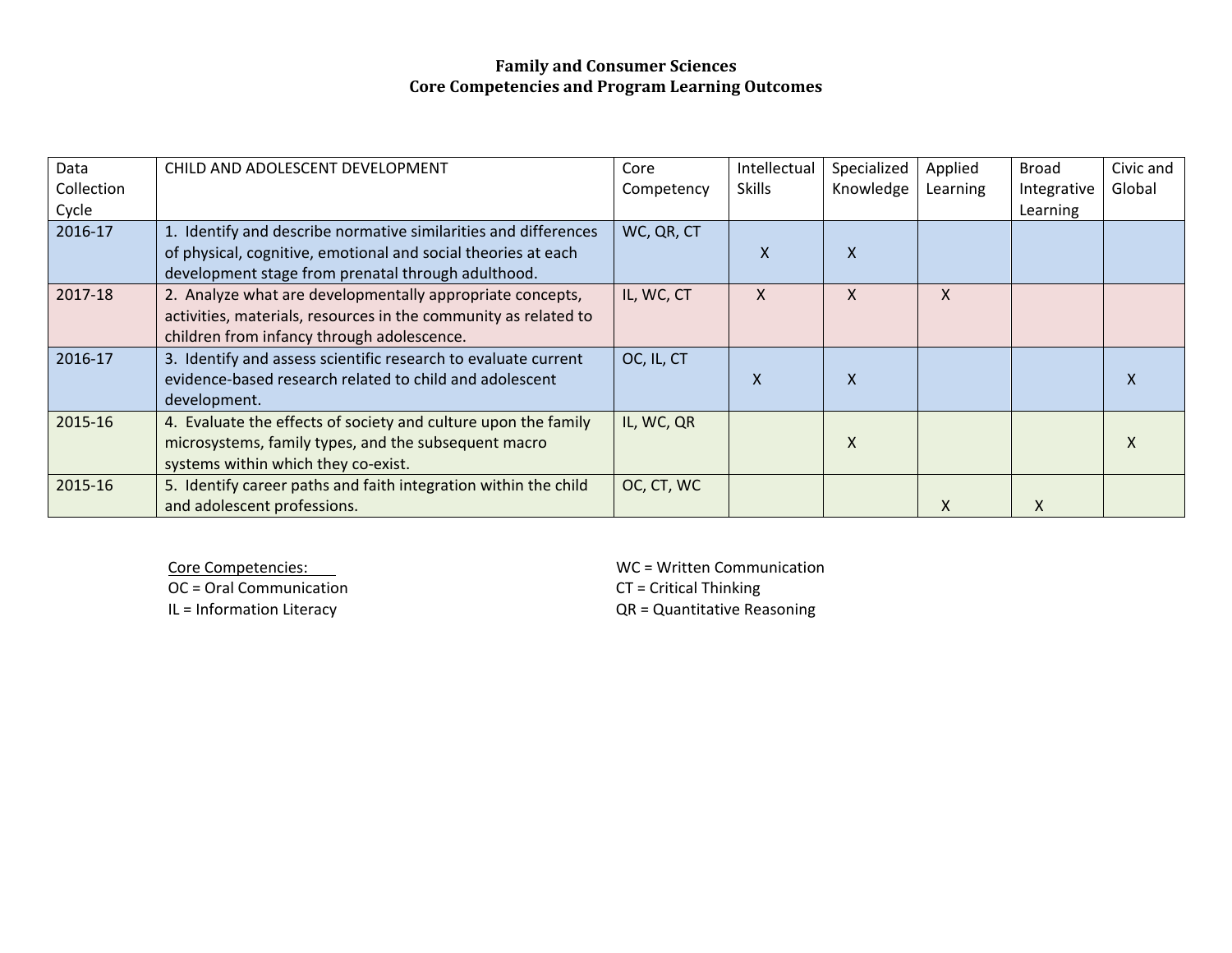| Data<br>Collection<br>Cycle | <b>DIETETICS</b>                                                                                                                                                                                                                                                                                                                     | Core<br>Competency | Intellectual<br><b>Skills</b> | Specialized<br>Knowledge | Applied<br>Learning | <b>Broad</b><br>Integrative<br>Learning | Civic<br>and<br>Global |
|-----------------------------|--------------------------------------------------------------------------------------------------------------------------------------------------------------------------------------------------------------------------------------------------------------------------------------------------------------------------------------|--------------------|-------------------------------|--------------------------|---------------------|-----------------------------------------|------------------------|
| 2016-17                     | 1. Demonstrate content knowledge of food and nutrition as well as<br>concepts and theories of nutrition across a broad range including:<br>lifecycle stages, cellular nutrition, disease prevention and medical<br>therapy; food and food systems; development, modification, and<br>evaluation of recipes, menus and food products. | WC, QR, CT         | X                             | $\mathsf{X}$             |                     |                                         |                        |
| 2017-18                     | 2. Demonstrate basic skills in food preparation, sanitation and<br>safety in working with a variety of food products.                                                                                                                                                                                                                | IL, WC, CT         | $\mathsf{X}$                  | $\mathsf{X}$             | X                   |                                         |                        |
| 2016-17                     | 3. Identify and assess scientific literature to evaluate current<br>evidence-based research related to dietetic topics.                                                                                                                                                                                                              | OC, IL, CT         | $\mathsf{X}$                  | $\mathsf{X}$             | X                   |                                         | X                      |
| 2015-16                     | 4. Evaluate the effects of societal, cultural, ethical and financial<br>dynamics upon diet trends, dietary choices, and food preparation<br>methods among families and societies.                                                                                                                                                    | IL, WC, QR         |                               | X                        |                     |                                         | X                      |
| 2015-16                     | 5. Identify career paths and faith integration within the dietetics<br>profession.                                                                                                                                                                                                                                                   | OC, CT, WC         |                               |                          | X                   | X                                       |                        |

Core Competencies: OC <sup>=</sup> Oral Communication CT <sup>=</sup> Critical Thinking IL <sup>=</sup> Information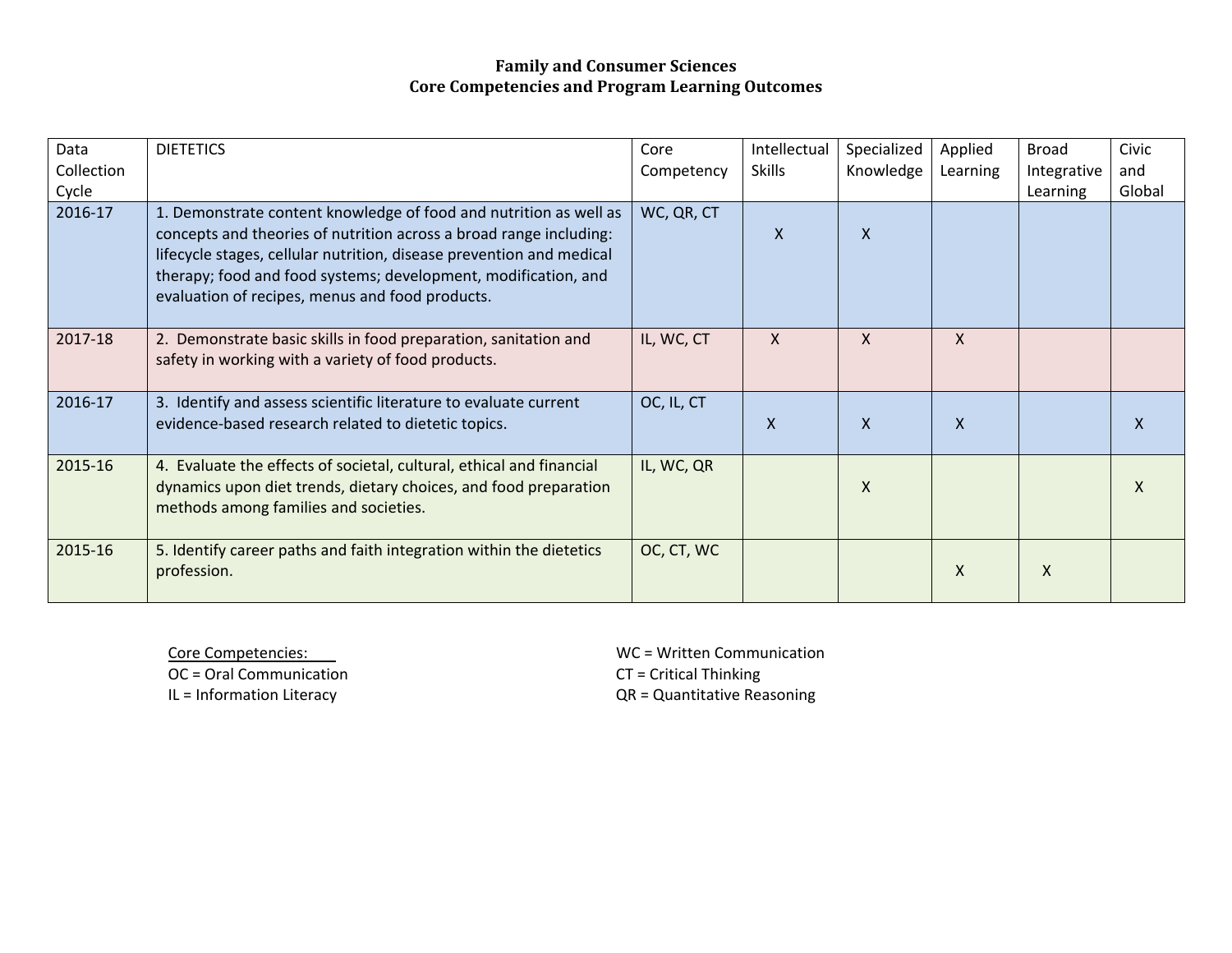| Data<br>Collection<br>Cycle | <b>FOODSERVICE MANAGEMENT</b>                                                                                                                                                                       | Core<br>Competency | Intellectual<br><b>Skills</b> | Specialized<br>Knowledge | Applied<br>Learning | <b>Broad</b><br>Integrative<br>Learning | Civic and<br>Global |
|-----------------------------|-----------------------------------------------------------------------------------------------------------------------------------------------------------------------------------------------------|--------------------|-------------------------------|--------------------------|---------------------|-----------------------------------------|---------------------|
| 2016-17                     | 1. Demonstrate content knowledge of food as well as concepts<br>and theories of food and food systems; and the development,<br>modification, and evaluation of recipes, menus and food<br>products. | WC, QR, CT         | X                             | $\mathsf{x}$             |                     |                                         |                     |
| 2017-18                     | 2. Demonstrate basic skills in food preparation, sanitation and<br>safety in working with a variety of food products.                                                                               | IL, WC, CT         | X                             | X                        | X                   |                                         |                     |
| 2016-17                     | 3. Identify and assess scientific literature to evaluate current<br>evidence-based research related to food and nutrition services.                                                                 | OC, IL, CT         | $\boldsymbol{\mathsf{X}}$     | $\mathsf{x}$             | X                   |                                         | X                   |
| 2015-16                     | 4. Evaluate the effects of societal, cultural, ethical and financial<br>dynamics upon diet trends, dietary choices, and food<br>preparation methods among families and societies.                   | IL, WC, QR         |                               | X                        |                     |                                         | X                   |
| 2015-16                     | 5. Identify career paths and faith integration within food service<br>management professions.                                                                                                       | OC, CT, WC         |                               |                          | X                   | X                                       |                     |

Core Competencies: OC <sup>=</sup> Oral Communication CT <sup>=</sup> Critical Thinking IL <sup>=</sup> Information